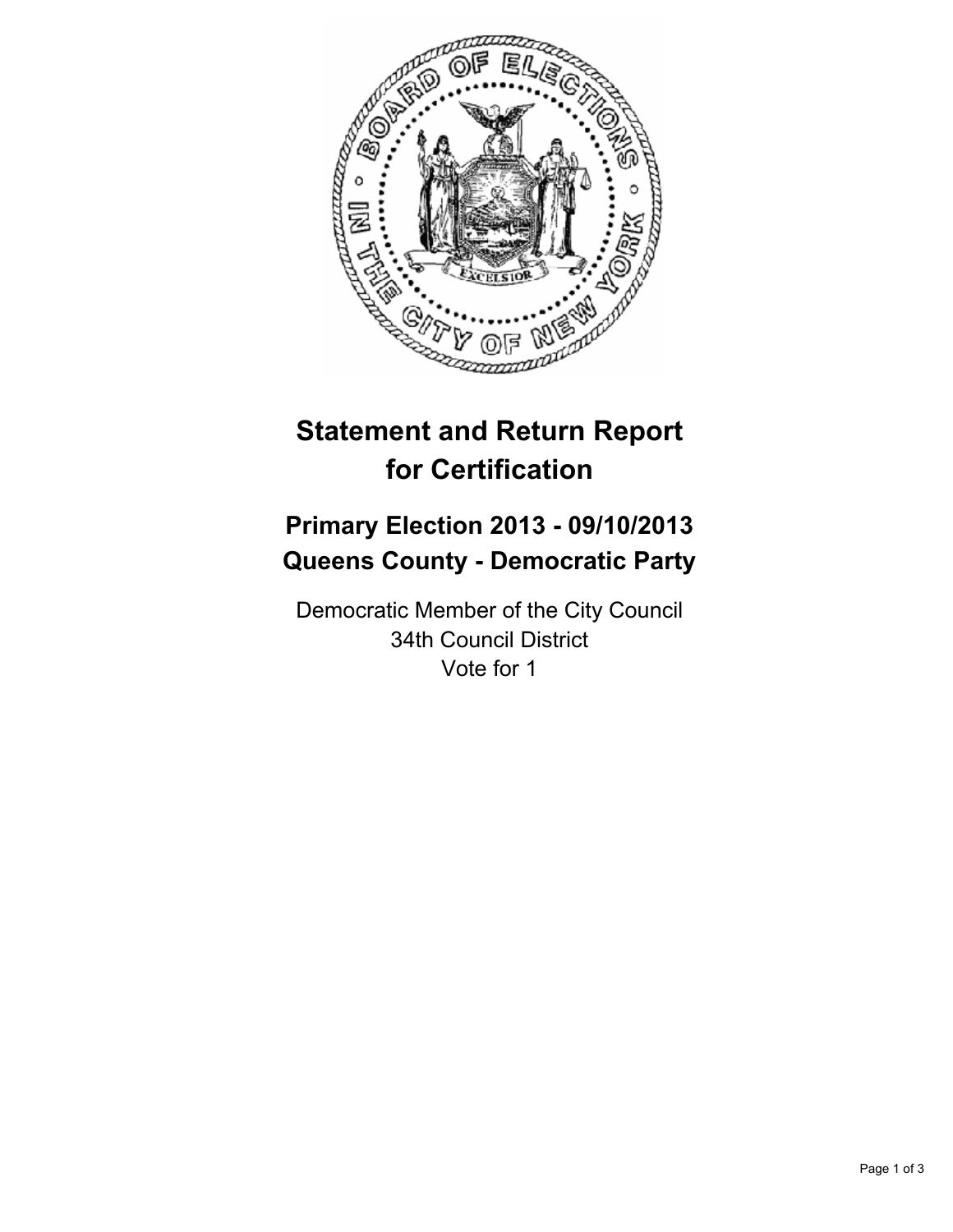

## **Assembly District 37**

| <b>EMERGENCY</b>       | $\Omega$ |
|------------------------|----------|
| ABSENTEE/MILITARY      | 5        |
| <b>FEDERAL</b>         | 0        |
| SPECIAL PRESIDENTIAL   | $\Omega$ |
| <b>AFFIDAVIT</b>       | 4        |
| VITO J. LOPEZ          | 98       |
| ANTONIO REYNOSO        | 231      |
| <b>GLADYS SANTIAGO</b> | 60       |
| HUMBERTO SOTO          | 22       |
| <b>Total Votes</b>     | 411      |

### **Assembly District 38**

| <b>EMERGENCY</b>        | 0   |
|-------------------------|-----|
| ABSENTEE/MILITARY       | 10  |
| <b>FEDERAL</b>          | 0   |
| SPECIAL PRESIDENTIAL    | 0   |
| <b>AFFIDAVIT</b>        | 9   |
| VITO J. LOPEZ           | 241 |
| ANTONIO REYNOSO         | 418 |
| <b>GLADYS SANTIAGO</b>  | 97  |
| <b>HUMBERTO SOTO</b>    | 41  |
| TOMMY TORRES (WRITE-IN) |     |
| <b>Total Votes</b>      | 798 |